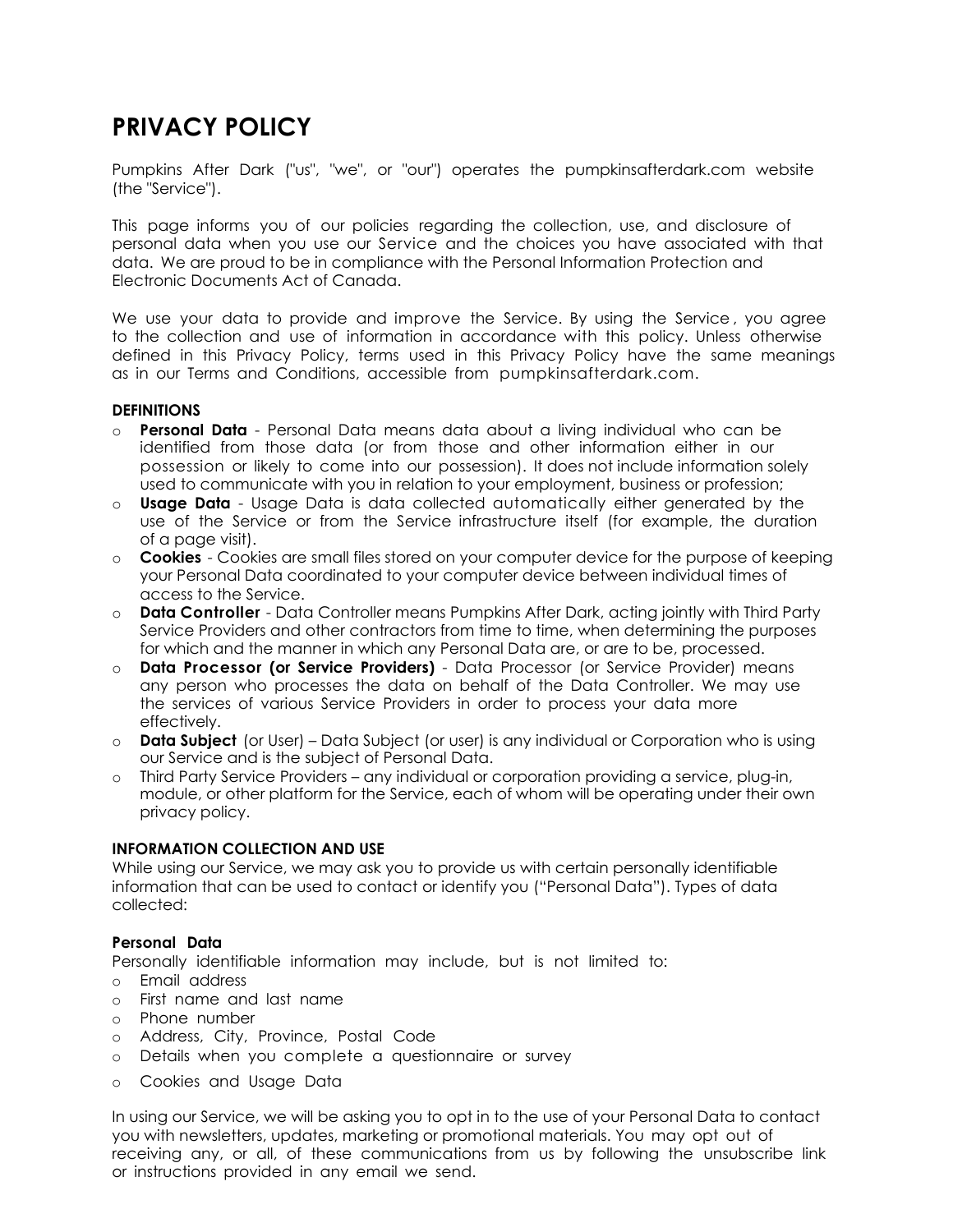Certain aspects of the Service may require you to opt in for the Service to function. If you do not opt in, we reserve the right to refuse use of the Service to you.

Consent must be provided by you before we use or disclose your Personal Data. Using our Service and providing the requested data will include a consent to disclose and use that information for site purposes. We will seek consent is we want to use or disclosure your data for any other purpose not already written into this policy.

#### **USAGE DATA**

We may also collect information how the Service is accessed and used ("Usage Data"). This Usage Data may include information such as your computer's Internet Protocol address (e.g. IP address), browser type, browser version, the pages of our Service that you visit, the time and date of your visit, the time spent on those pages, unique device identifiers and other diagnostic data.

## **TRACKING & COOKIES DATA**

Cookies and similar tracking technologies are used to track the activity on our Service and we hold certain information as a result of using cookies.

Cookies are files with small amount of data which may include an anonymous unique identifier. Cookies are sent to your browser from a website and stored on your device. Tracking technologies also used are beacons, tags, and scripts to collect and track information and to improve and analyze our Service.

You can instruct your browser to refuse all cookies or to indicate when a cookie is being sent. However, if you do not accept cookies, you may not be able to use some portions of our Service.

#### **Examples of Cookies we use:**

- o Session Cookies. We use Session Cookies to operate our Service.
- o Preference Cookies. We use Preference Cookies to remember your preferences and various settings.
- o Security Cookies. We use Security Cookies for security purposes.
- o Advertising Cookies. Advertising Cookies are used to serve you with advertisements that may be relevant to you and your interests.

#### **USE OF DATA**

Pumpkins After Dark uses the collected data for various purposes:

- o To provide and maintain our Service
- o To notify you about changes to our Service
- o To allow you to participate in interactive features of our Service when you choose to do so
- o To provide customer support
- o To gather analysis or valuable information so that we can improve our Service
- o To monitor the usage of our Service
- o To detect, prevent and address technical issues
- o To coordinate our Service with those of other Third-Party Service Providers
- o To provide you with news, special offers and general information about other goods, services and events which we offer that are similar to those that you have already purchased or enquired about unless you have opted not to receive such information

# **THIRD PARTY SERVICE PROVIDERS**

As part of providing the Service, we are contracting for the use of modules, plug-ins, services, platforms, and other technologies from Third Party Service Providers. Each such Provider will have their own privacy policies and terms of use, and all such Third Party Service Providers will be identified to you. If these Third Party Service Providers will also be collecting Personal Data or Usage Data, you must agree to their privacy policies separately.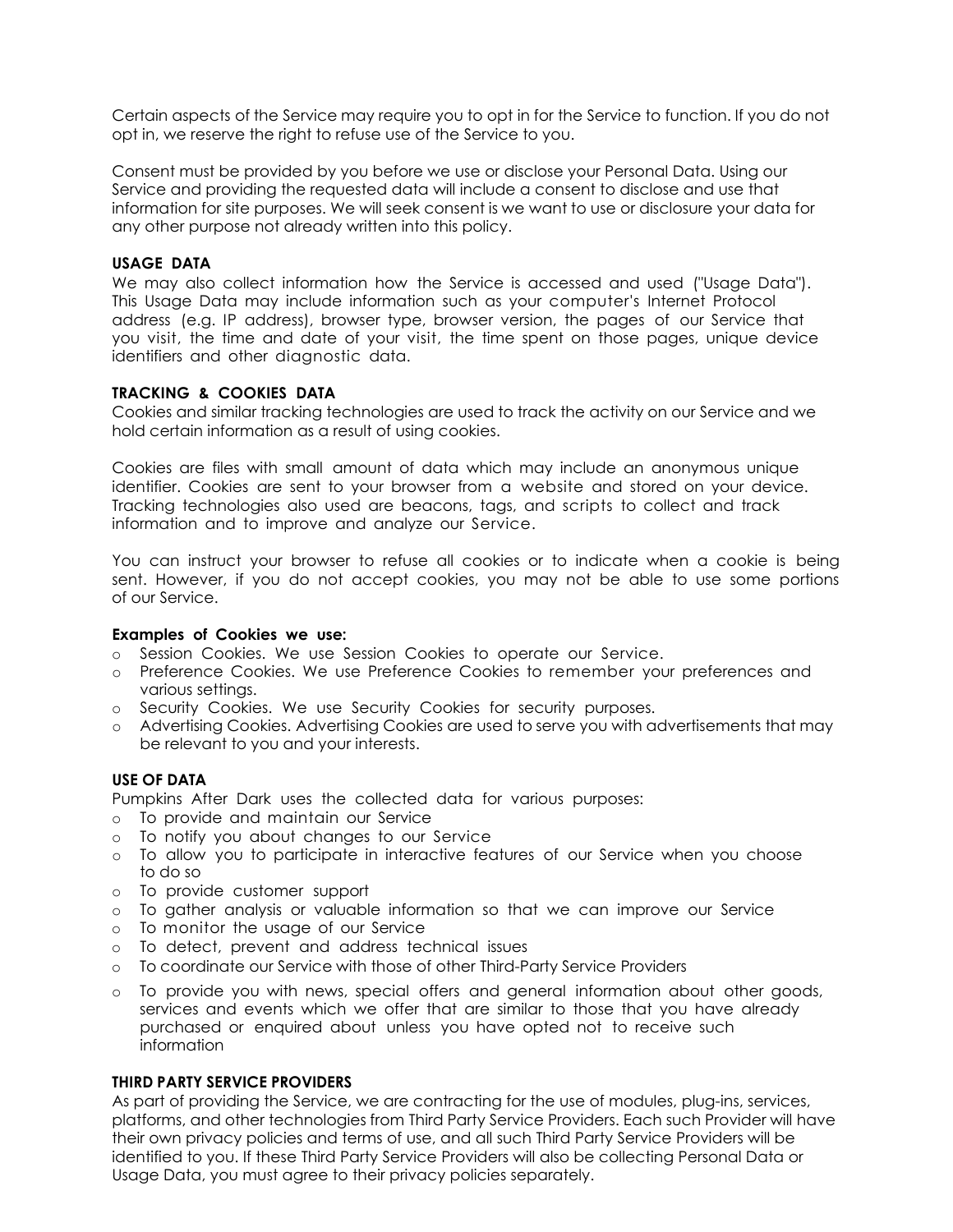## **RETENTION OF DATA**

We will retain your Personal Data only for as long as is necessary for the purposes set out in this Privacy Policy. We will retain and use your Personal Data to the extent necessary to comply with our legal obligations (for example, if we are required to retain your data to comply with applicable laws), resolve disputes and enforce our legal agreements and policies. For so long as Personal Data is being retained, it will be under the control of the data control officer of Pumpkins After Dark, or its most senior director if no such primary officer has been named.

We will also retain Usage Data for internal analysis purposes. Usage Data is generally retained for a shorter period of time, except when this data is used to strengthen the security or to improve the functionality of our Service, or we are legally obligated to retain this data for longer periods.

## **TRANSFER OF DATA**

Your information, including Personal Data, may be transferred to — and maintained on — computers located outside of your state, province, country or other governmental jurisdiction where the data protection laws may differ than those from your jurisdiction. If you are located outside Canada and choose to provide information to us, please note that we transfer the data, including Personal Data, to Canada and process it there.

Your consent to this Privacy Policy followed by your submission of such information represents your agreement to that transfer.

We will take all the steps reasonably necessary and legally required to ensure that your data is treated securely and in accordance with this Privacy Policy and no transfer of your Personal Data will take place to an organization or a country unless there are adequate controls in place including the security of your data and other personal information.

Data will be stored in Canada and subject to Canadian regulations wherever possible; however, if you agree to use our Service and any included Third Party Service Providers' services, your data may be transferred to another jurisdiction and subject to those regulations

#### **DISCLOSURE OF DATA**

#### **Business Transaction**

Business transactions that involve a change of control or a substantial portion of it or its assets, and will result in notice to you if the Personal Data is to be transferred under that transaction; if the Personal Data is not transferred, it will instead be destroyed such that no party will have access to it, and no notice will be provided.

## **Disclosure for Law Enforcement**

Under certain circumstances, we may be required to disclose your Personal Data if required to do so by law or in response to valid requests by public authorities (e.g. a court or a government agency).

#### **Legal Requirements**

We may disclose your Personal Data in the good faith belief that such action is necessary to: Comply with a legal obligation; protect and defend the rights or property we own; prevent or investigate possible wrongdoing in connection with the Service; protect the personal safety of users of the Service or the public; protect against legal liability that we may carry.

#### **SECURITY OF DATA**

No method of electronic transfer is 100% secure. We will use commercially acceptable transmission methods, but we do not guarantee absolute security of your Personal Data in transmission.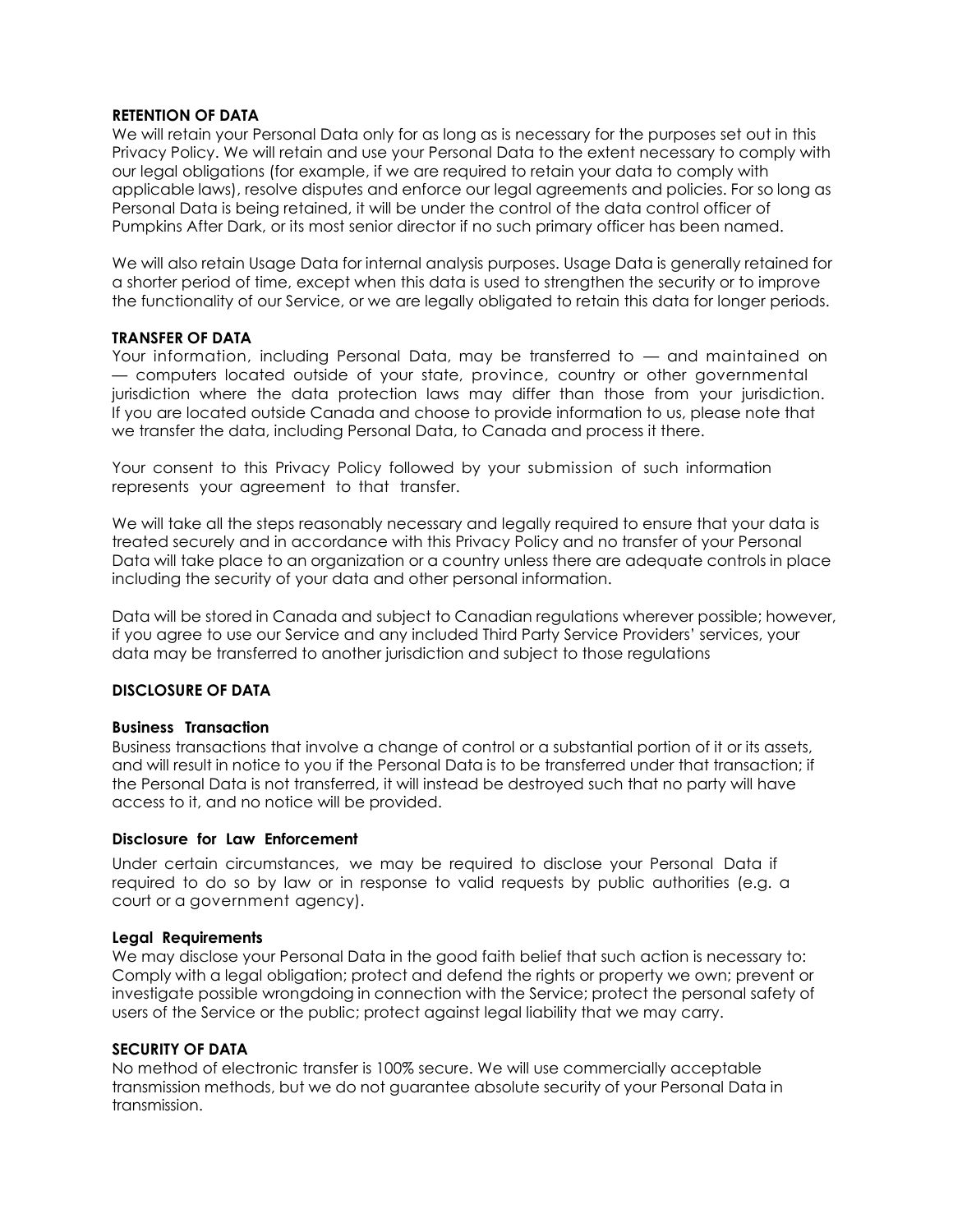#### **YOUR RIGHTS**

Pumpkins After Dark aims to take reasonable steps to allow you to correct, amend, delete, or limit the use of your Personal Data.

Whenever made possible, you can update your Personal Data directly by contacting us to make the required changes. If you wish to be informed what Personal Data we hold about you and if you want it to be removed from our systems, please con tact us.

In certain circumstances, you have the right:

- o To access and receive a copy of the Personal Data we hold about you
- o To rectify any Personal Data held about you that is inaccurate
- o To request the deletion of Personal Data held about you

You have the right to data portability for the information you provide to us. You can request to obtain a copy of your Personal Data in a commonly used electronic format so that you can manage and move it. Please note that we may ask you to verify your identity before responding to such requests.

#### **SERVICE PROVIDERS**

We may employ third party companies and individuals to facilitate our Service ("Service Providers"), to provide the Service on our behalf, to perform Service -related services or to assist us in analyzing how our Service is used.

These third parties have access to your Personal Data only to perform these tasks on our behalf and are obligated not to disclose or use it for any other purpose.

#### **Analytics**

We use Google Analytic, a web analytics service offered by Google that tracks and reports website traffic. Google uses the data collected to track and monitor the use of our Service. This data is shared with other Google services. Google may use the collected data to contextualize and personalize the ads of its own advertising network. You can opt-out of having made your activity on the Service available to Google Analytics by installing the Google Analytics opt-out browser add-on. The add-on prevents the Google Analytics JavaScript (ga.js, analytics.js, and dc.js) from sharing information with Google Analytics about visits activity. For more information on the privacy practices of Google, please visit the Google Privacy & Terms web page: <http://www.google.com/intl/en/policies/privacy/>

#### **Advertising**

We may use third-party Service Providers to show advertisements to you to help support and maintain our Service. These include, but are not limited to:

Google AdSense DoubleClick Cookie – Google, as a third party vendor, uses cookies to serve ads on our Service. Google's use of the DoubleClick cookie enables it and its partners to serve ads to our users based on their visit to our Service or other websites on the Internet. You may opt out of the use of the DoubleClick Cookie for interest-based advertising by visiting the Google Ads Settings web page:<http://www.google.com/ads/preferences/>

Bing Ads – Bing Ads is an advertising service provided by Microsoft Inc. You can opt-out from Bing Ads by following the instructions on Bing Ads Opt-out page:

https://advertise.bingads.microsoft.com/en-us/resources/policies/personalized-ads. For more information about Bing Ads, please visit their Privacy Policy: https://privacy.microsoft.com/enus/PrivacyStatement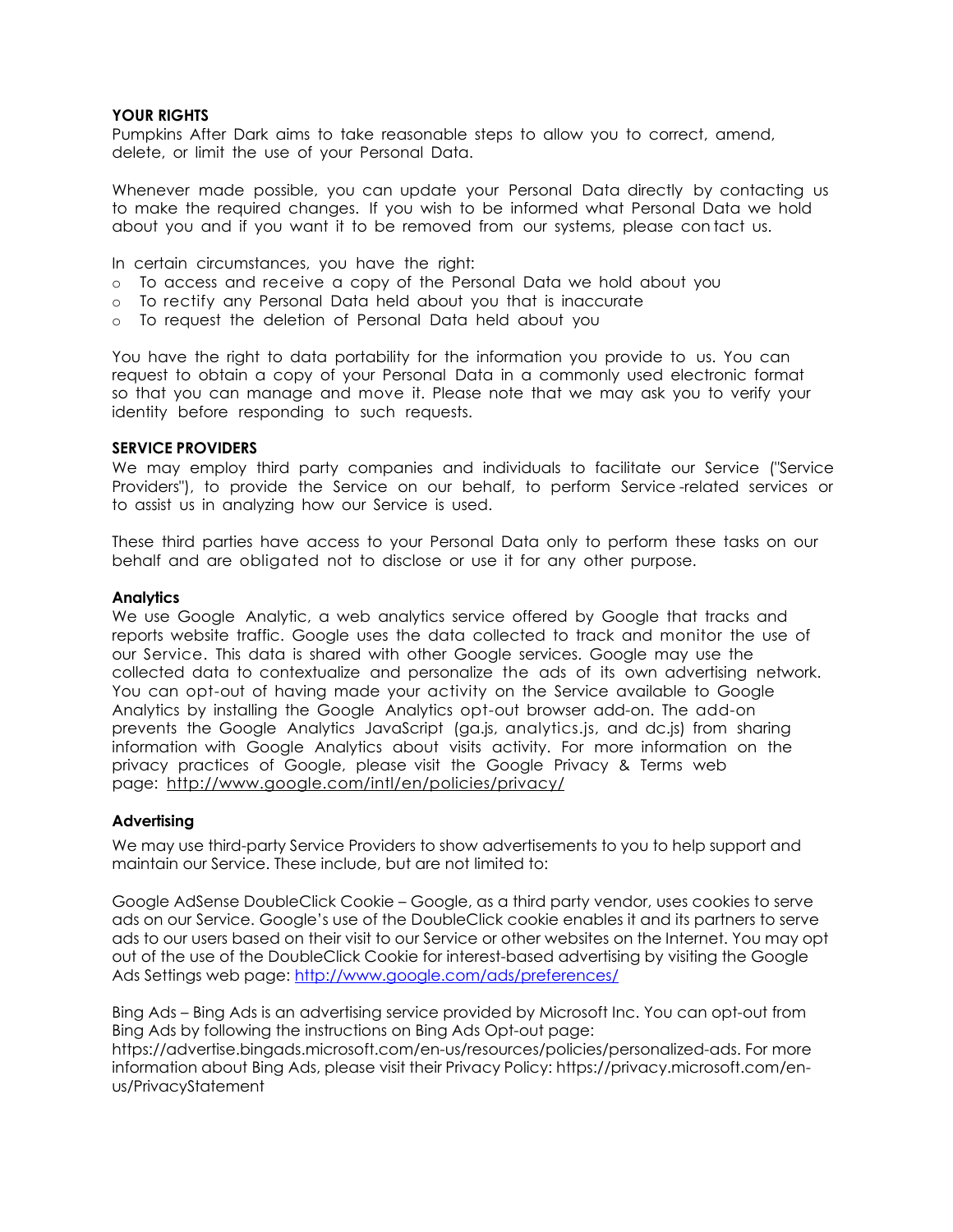#### **Behavioral Remarketing**

Pumpkins After Dark uses remarketing services to advertise on third party websites to you after you visited our Service. We and our third-party vendors use cookies to inform, optimize and serve ads based on your past visits to our Service.

- o **Google AdWords** Google AdWords remarketing service is provided by Google Inc. You can opt-out of Google Analytics for Display Advertising and customize the Google Display Network ads by visiting the Google Ads Settings page: <http://www.google.com/settings/ads> Google also recommends installing the Google Analytics Opt -out Browser Add-on <https://tools.google.com/dlpage/gaoptout>- for your web browser. Google Analytics Opt-out Browser Add-on provides visitors with the ability to prevent their data from being collected and used by Google Analytics. For more information on the privacy practices of Google, please visit the Google Privacy & Terms web page:<http://www.google.com/intl/en/policies/privacy/>
- o **Facebook** Facebook remarketing service is provided by Facebook Inc.You can learn more about interest-based advertising from Facebook by visiting this page:<https://www.facebook.com/help/164968693837950> To opt-out from Facebook's interest-based ads follow these instructions from Facebook: <https://www.facebook.com/help/568137493302217>Facebook adheres to the Self-Regulatory Principles for Online Behavioral Advertising established by the Digital Advertising Alliance. You can also opt-out from Facebook and other participating companies through the Digital Advertising Alliance in the USA [http://www.aboutads.info/choices/,](http://www.aboutads.info/choices/) the Digital Advertising Alliance of Canada in Canada <http://youradchoices.ca/> or the European Interactive Digital Advertising Alliance in Europe [http://www.youronlinechoices.eu/, o](http://www.youronlinechoices.eu/)r opt-out using your mobile device settings. For more information on the privacy practices of Facebook, please visit Facebook's Data Policy: <https://www.facebook.com/privacy/explanation>
- o **YouTube** YouTube remarketing service provided by Youtube Inc. in association with the Google Ads Platform and is fully integrated with that platform. Google Ads (Adwords) services are fully covered by the above policies provided.
- o **Instagram** Instagram remarketing service provided by Instagram Inc. in association with the Facebook platform. In addition to Facebook's privacy policies, Instagram provides servicespecific policy at: https://help.instagram.com/519522125107875?helpref=faq\_content.

#### **Payments**

We may provide paid products and/or services within the Service. In that case, we use third-party services for payment processing (e.g. payment processors).

We will not store or collect your payment card details. That information is provided directly to our third-party payment processors whose use of your personal information is governed by their Privacy Policy. These payment processors adhere to the standards set by PCI-DSS as managed by the PCI Security Standards Council, which is a joint effort of brands like Visa, Mastercard, American Express and Discover. PCI -DSS requirements help ensure the secure handling of payment information.

The payment processors we work with is **Stripe** and their Privacy Policy can be viewed at<https://stripe.com/us/privacy>

#### **Technical Support**

In order to provide our customers with technical support and general inquiries, we may use services provided by third party.